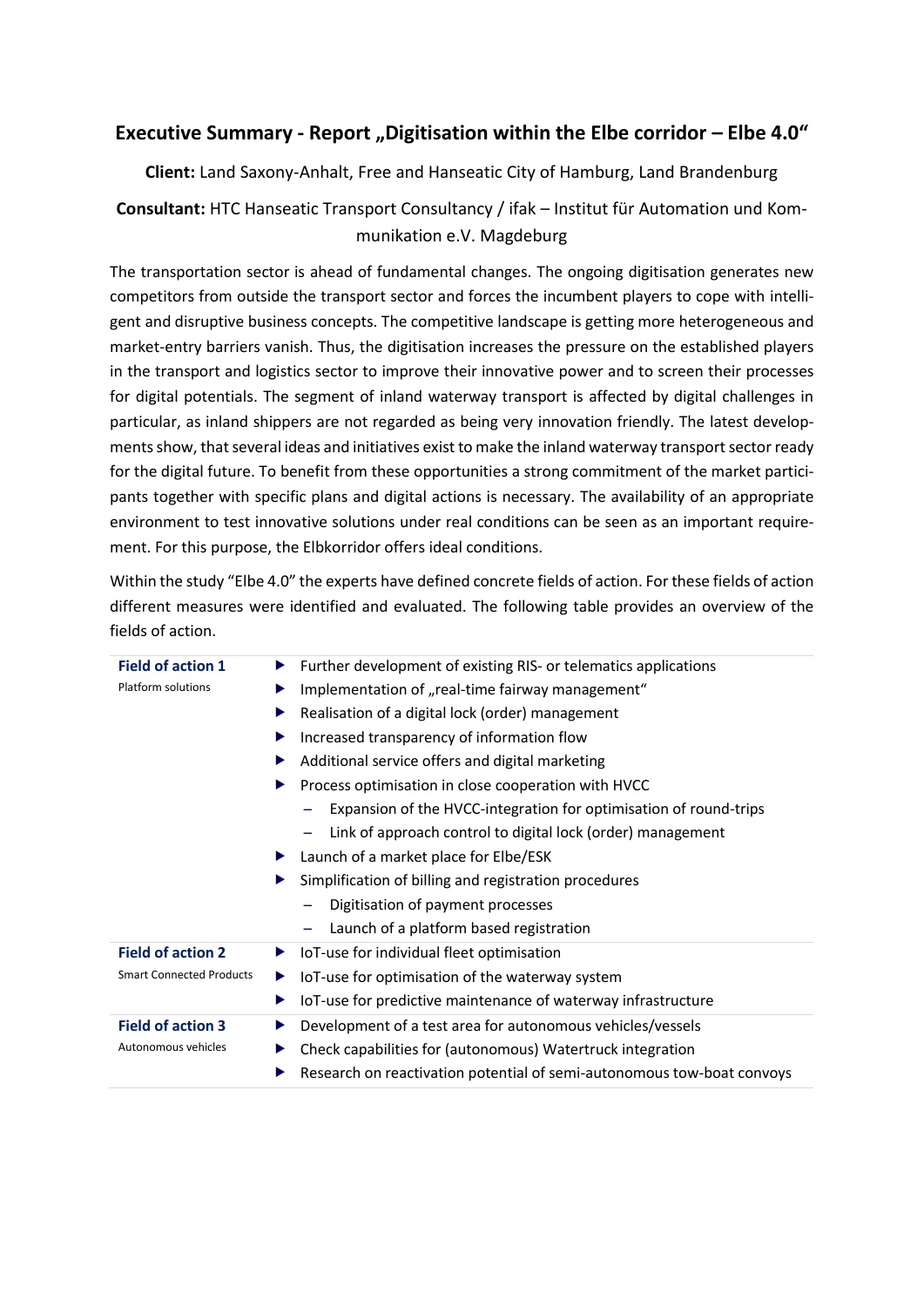Based on these findings the experts have defined seven courses of action:

#### **#1 Position the Elbe as fieldlab for testing of new technologies**

 In the context of the "Gesamtkonzept" Elbe the digitisation of the Inland Waterway Transport could contribute to make the waterway transport more efficient and strengthen its intermodal position de- spite the existent infrastructure restrictions. The Elbe shows a high suitability as a fieldlab to test and implement new technologies or digital solutions. That is why a further digital strategy for the Elbe is recommended.

#### **#2 Develop a capable digital infrastructure including AIS**

 Real-time monitoring of vessels and vessel positions is a basic element of most of the recommend measures. Therefore, the implementation of an AIS-infrastructure for the Elbe and ESK until end of 2018 is an important prerequisite for the digitisation within the Elbkoridor. The AIS implementation should be accompanied by the upgrade of a capable mobile broadband access.

#### **#3 Maintain existent Elbe fleet and improve technical equipment**

 is expected to be even higher. Due to a lack of new buildings, the situation will not change significantly. Therefore, the preservation/maintenance of today's fleet size is the fundament to secure the future of waterway transport within the Elbkorridor and enable the digitisation of inland waterway transporta-The average age of the German inland vessel fleet is currently 44.7 years and within the Elbkorridor it tion on Elbe River.

### **#4 Stress the importance of digital transformation for the future competitiveness of the inland waterway transport**

 A stronger orientation of the inland waterway transport to digital trends is essential to protect the (intermodal) competitiveness of inland waterway transport mid- to long-term. Therefore, it is neces-sary that the players are open-minded for (digital) innovations.

#### **#5 Harmonise existing projects in time and content, ensure compatibility, involve stakeholders**

 For most of the measures to strengthen the inland waterway transport by digital innovations as men- tioned in part 3, first projects and pilots do partly exist already. Therefore, it is important to link projects and partners and strengthen the stakeholder integration.

#### **#6 Support innovations/Start-ups in the field of Inland Waterway Transport and IT**

 Digital transformation is a big challenge for the transport- and logistics sector in general and for the stakeholders in inland waterway transport in particular. Maintaining and strengthening of the (inter- modal) competitiveness of inland waterway transport requires further investments in digital innovations and research for new solutions with integration of modern IT-technology.

#### **#7 Boost research and initiate pilot project about (semi-) autonomous driving**

 While currently concepts for autonomous ships are already in development, the research in the field of autonomous applications for the inland waterway infrastructure is still in an early stage. Neverthe- less, initiatives to increase the level of automation by research, development of technical components and transformation to practical use do already exist. Now appropriate framework conditions need to be created in order to realise pilot project. Therefore, the extension of the network to further partners and related projects, the fostering of research activities with specific relevance to practical applications